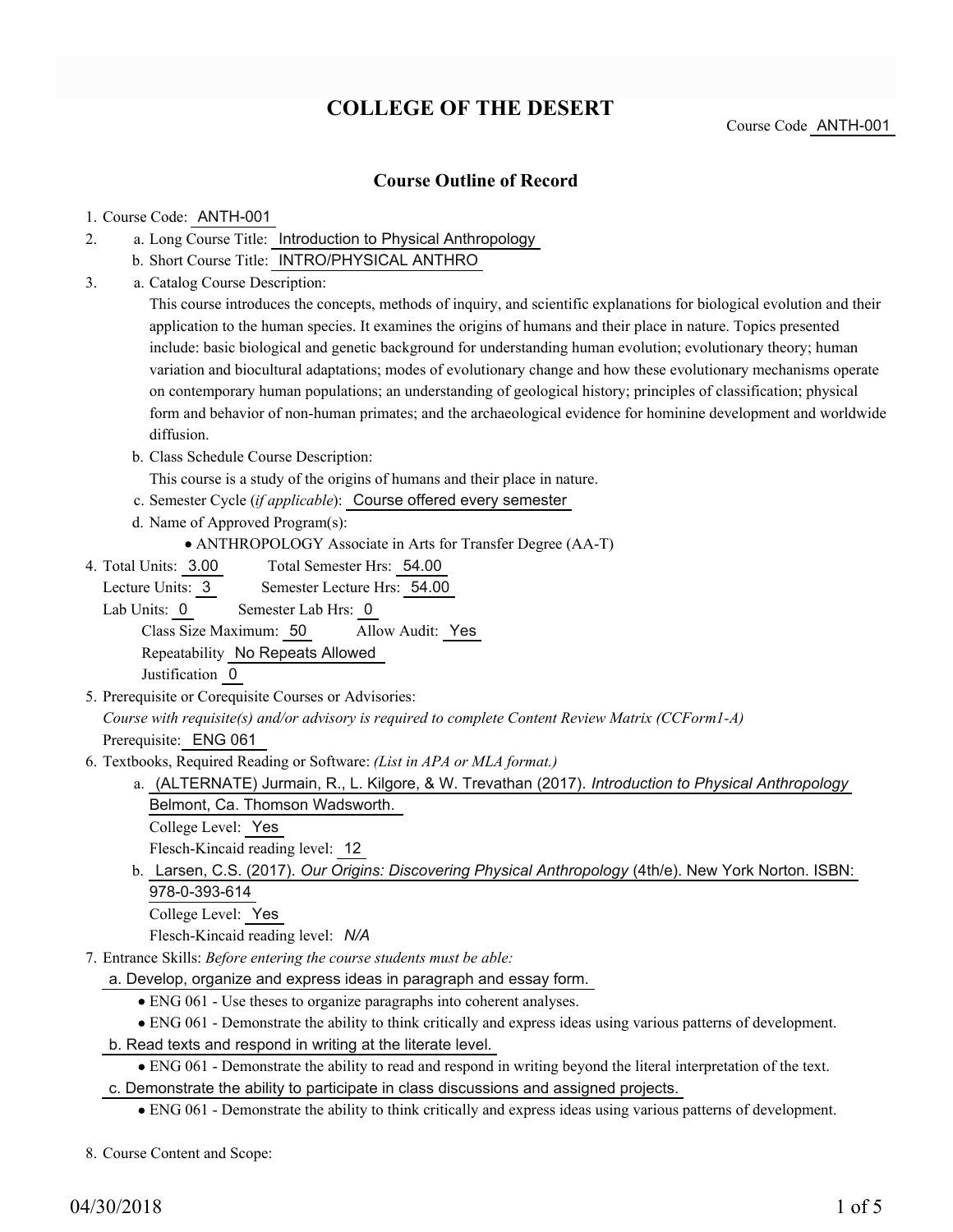Lecture:

| 1. The theory and genetic basis of evaluation                                 |
|-------------------------------------------------------------------------------|
| 1. Historical origins                                                         |
| 2. Natural selection, mutation, genetic drift gene flow, recombination        |
| 2. Evolution and behavior of non-human primates                               |
| 1. Man's kinship with the animal kingdom                                      |
| 2. Process of fossilization                                                   |
| 3. Human paleontology                                                         |
| 1. Techniques for the determination of chronology                             |
| 2. Nature of the dental and osteological evidence                             |
| 3. Biological dimensions of culture development (biocultural evolution)       |
| 4. Modern human variability/races                                             |
| 1. Population structure                                                       |
| 2. Adaptation of genetically simple traits                                    |
| 5. Evolutionary future of humankind - the last 10,000 year of human evolution |
| Lab: (if the "Lab Hours" is greater than zero this is required)               |

9. Course Student Learning Outcomes: 1.

Identify and describe the evidence for human evolution.

#### 2.

Synthesize the evolutionary events leading to the evolution and spread of *Homo sapiens sapiens* throughout the world.

#### 3.

Describe the evolutionary processes and identify how humans evolved as products of biocultural evolution.

10. Course Objectives: Upon completion of this course, students will be able to:

a. Identify and evaluate both the theory and genetic basis of biological evolution.

- b. Analyze the evolution and behavior of nonhuman primates.
- c. Assess the nature of the fossil record for human evolution.
- d. Identify and interpret human biological variability.
- e. Synthesize the relationship between cultural groups and the environment.

f. Utilize relevant printed resource and internet materials (books and articles) pertaining to human evolution.

g. Demonstrate an approach to the resolution of problems associated with human evolution which emphasizes the precise and objective analysis of relevant data in formulating scientific generalizations.

11. Methods of Instruction: *(Integration: Elements should validate parallel course outline elements)* 

- a. Discussion
- b. Distance Education
- c. Lecture
- d. Participation
- e. Technology-based instruction

Other Methods:

a. DVD presentations b. Internet c. Student papers and reports

12. Assignments: (List samples of specific activities/assignments students are expected to complete both in and outside of class.) In Class Hours: 54.00 Outside Class Hours: 108.00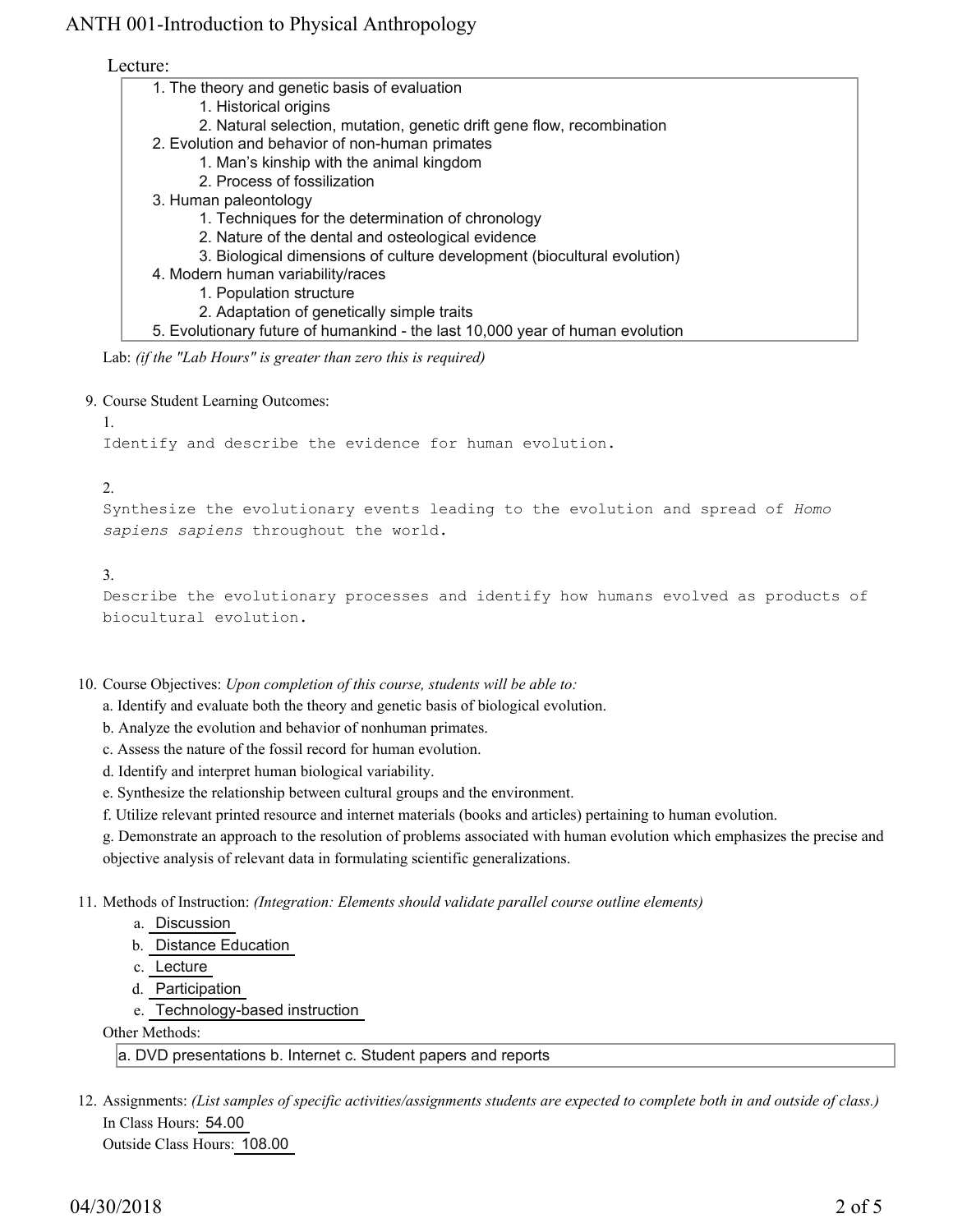- a. In-class Assignments
	- 1. Attendance of lectures by guest speakers, including the taking of detailed notes.
	- 2. Viewing of DVDs and PowerPoint programs, including the taking of notes.
	- 3. Listening to sound recordings and taking notes.
	- 4. Special reports by students, in panel or singly.
	- Participating in class research projects involving the collection, compilation and interpretation of 5. data, including the composition of written or oral reports.
- b. Out-of-class Assignments

1. Readings in the textbook and in recommended supplementary literature.

13. Methods of Evaluating Student Progress: The student will demonstrate proficiency by:

- College level or pre-collegiate essays
- Written homework
- Term or research papers
- Group activity participation/observation
- True/false/multiple choice examinations
- Mid-term and final evaluations
- Student participation/contribution
- 14. Methods of Evaluating: Additional Assessment Information:
- 15. Need/Purpose/Rationale -- All courses must meet one or more CCC missions.

IGETC Area 5: Physical and Biological Sciences (mark all that apply)

B: Biological Science without a Lab

CSU GE Area B: Physical and its Life Forms(mark all that apply)

B2 - Life Science

PO-GE C2 - Social and Behavioral Sciences

 Critique generalizations and popular opinion about human behavior and society, distinguishing opinion and values from scientific observations and study.

Understand and think critically about different cultures (including topics such as race, gender, and class) and

their influence on human development or society.

PO-GE C3 – Arts, Humanities, and Culture

Understand and appreciate diverse local, national, and world context.

Connect knowledge of self and society to larger cultural contexts.

Articulate the differences and similarities between and within cultures.

PO-BS Critical Thinking

Assess relevant information and come to thought-out conclusions and solutions.

Value open-mindedness.

Communicate meaningfully with others.

IO - Personal and Professional Development

Display habits of intellectual exploration, personal responsibility, and physical well being.

Value diverse cultures and populations.

IO - Scientific Inquiry

Identify components of the scientific method.

Recognize the utility of the scientific method and its application to real life situations and natural phenomena.

IO - Critical Thinking and Communication

Apply principles of logic to problem solve and reason with a fair and open mind.

Apply standard conventions in grammar, mechanics, usage and punctuation.

PO-SSS Personal Development and Responsibility

Display habits of intellectual exploration, personal responsibility, and physical well being.

Develop individual responsibility, personal integrity, and respect for diverse people and cultures.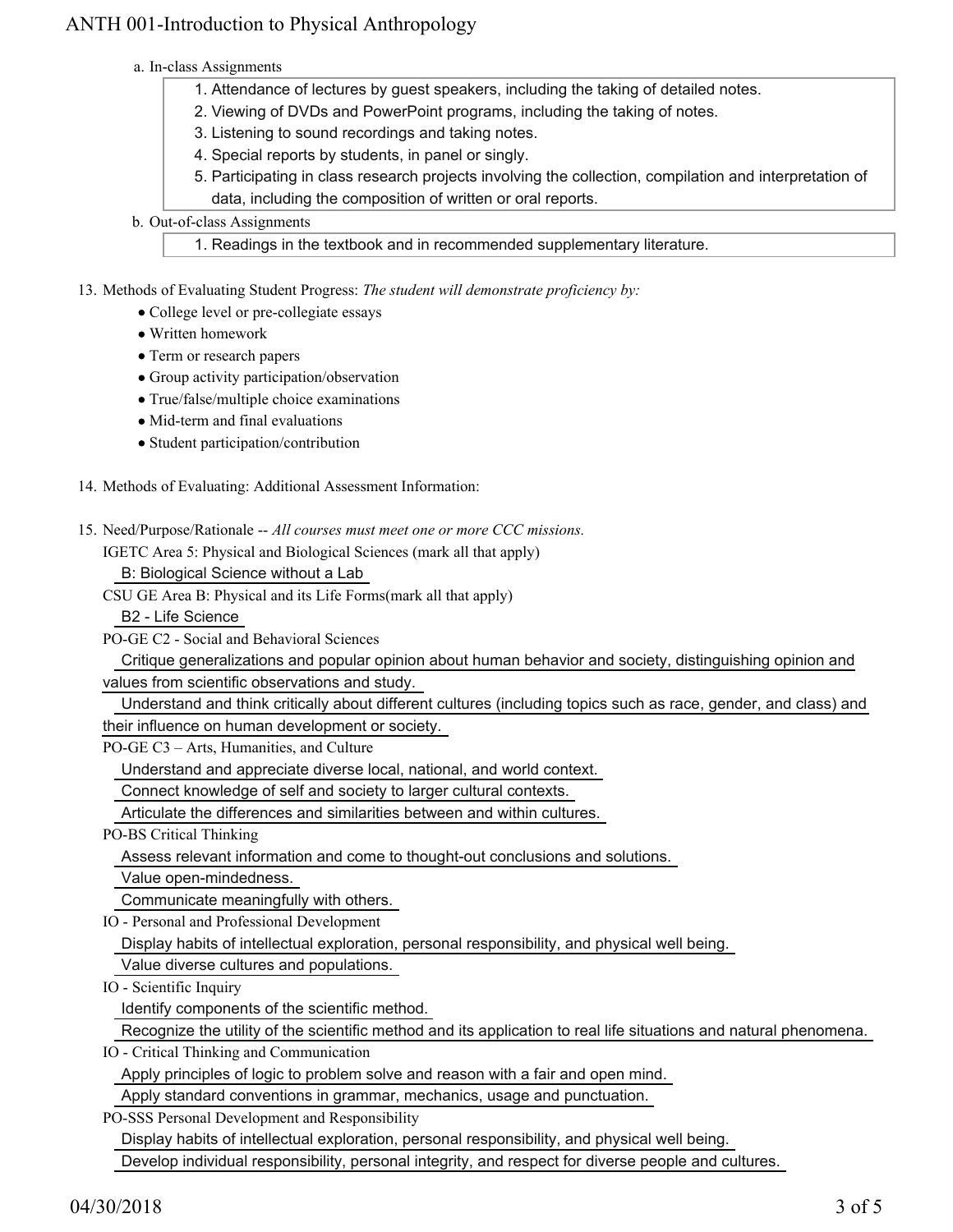Value and accept people with different cultural and linguistic backgrounds and abilities. Understand ethical issues to make sound judgments and decisions.

| <b>System</b>                | Campus                                                                                                                             | Course<br><b>Number</b>                                                                                                                                                                                                                                                                                                                                                                                          | <b>Course Title</b>                                                                                                                                                                  | Catalog<br>Year   |
|------------------------------|------------------------------------------------------------------------------------------------------------------------------------|------------------------------------------------------------------------------------------------------------------------------------------------------------------------------------------------------------------------------------------------------------------------------------------------------------------------------------------------------------------------------------------------------------------|--------------------------------------------------------------------------------------------------------------------------------------------------------------------------------------|-------------------|
| CSU                          | CSU San<br>Bernardino                                                                                                              | ANTH 100                                                                                                                                                                                                                                                                                                                                                                                                         | Introduction to Anthropology: Human<br>Evolution                                                                                                                                     | 2017-2018         |
| UC                           | <b>UCLA</b>                                                                                                                        | <b>ANTHRO 7</b>                                                                                                                                                                                                                                                                                                                                                                                                  | Human Evolution                                                                                                                                                                      | 2017-2018         |
|                              |                                                                                                                                    | 17. Special Materials and/or Equipment Required of Students:                                                                                                                                                                                                                                                                                                                                                     |                                                                                                                                                                                      |                   |
| 18. Materials Fees:          | Required Material?                                                                                                                 |                                                                                                                                                                                                                                                                                                                                                                                                                  |                                                                                                                                                                                      |                   |
|                              | <b>Material or Item</b>                                                                                                            |                                                                                                                                                                                                                                                                                                                                                                                                                  | <b>Cost Per Unit</b>                                                                                                                                                                 | <b>Total Cost</b> |
|                              |                                                                                                                                    | 19. Provide Reasons for the Substantial Modifications or New Course:                                                                                                                                                                                                                                                                                                                                             |                                                                                                                                                                                      |                   |
| 22. MIS Course Data Elements | f. Vocational Status [CB09]: Not Occupational<br>h. Special Class Status [CB13]: N - Not Special<br>i. Course CAN Code [CB14]: N/A | a. Course Control Number [CB00]: CCC000306065<br>b. T.O.P. Code [CB03]: 220200.00 - Anthropology<br>c. Credit Status [CB04]: D - Credit - Degree Applicable<br>d. Course Transfer Status [CB05]: A = Transfer to UC, CSU<br>e. Basic Skills Status [CB08]: $2N = Not basic skills course$<br>g. Course Classification [CB11]: Y - Credit Course<br>j. Course Prior to College Level [CB21]: $Y = Not$ Applicable |                                                                                                                                                                                      |                   |
|                              | k. Course Noncredit Category [CB22]: Y - Not Applicable                                                                            | 1. Funding Agency Category [CB23]: Y = Not Applicable<br>m. Program Status [CB24]: 1 = Program Applicable                                                                                                                                                                                                                                                                                                        | Name of Approved Program (if program-applicable): ANTHROPOLOGY<br>Attach listings of Degree and/or Certificate Programs showing this course as a required or a restricted elective.) |                   |

b. If No, list number of FTE needed to offer this course: *N/A*

25. Additional Equipment and/or Supplies Needed and Source of Funding.

*N/A*